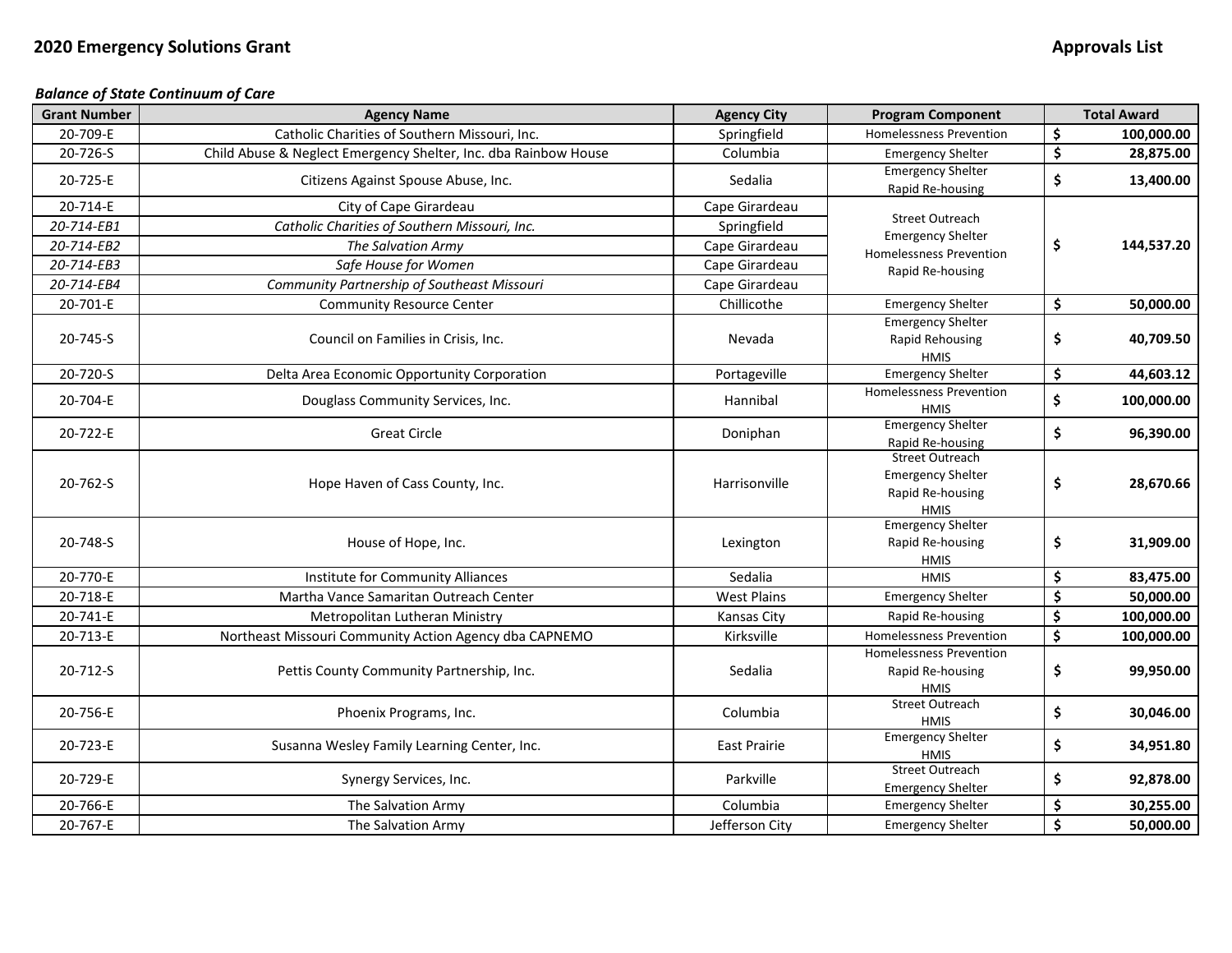## **2020 Emergency Solutions Grant Approvals List**

| 20-747-S | True North of Columbia, Inc.                  | Columbia             | <b>Emergency Shelter</b><br><b>Homelessness Prevention</b><br>Rapid Re-housing | \$ | 40,980.72    |
|----------|-----------------------------------------------|----------------------|--------------------------------------------------------------------------------|----|--------------|
| 20-760-E | <b>Voluntary Action Center</b>                | Columbia             | Homelessness Prevention<br>Rapid Re-housing                                    |    | 48,300.00    |
| 20-710-E | Welcome Home, Inc.                            | Columbia             | <b>Emergency Shelter</b>                                                       |    | 50,000.00    |
| 20-761-E | West Central Missouri Community Action Agency | <b>Appleton City</b> | <b>Homelessness Prevention</b><br>Rapid Re-housing<br><b>HMIS</b>              | S  | 64,500.00    |
|          |                                               |                      |                                                                                |    | 1,554,431.00 |
|          |                                               |                      | <b>Balance of State CoC by Category</b>                                        |    |              |
|          |                                               |                      | <b>Street Outreach</b>                                                         |    | 96,046.00    |
|          |                                               |                      | <b>Emergency Shelter</b>                                                       |    | 498,219.65   |
|          |                                               |                      | Homelessness Prevention                                                        |    | 414,400.00   |
|          |                                               |                      | Rapid Re-housing                                                               |    | 346,020.00   |
|          |                                               |                      | <b>HMIS</b>                                                                    |    | 140,450.00   |
|          |                                               |                      | Administration                                                                 |    | 59,295.35    |
|          |                                               |                      | <b>Total in CoC</b>                                                            |    | 1,554,431.00 |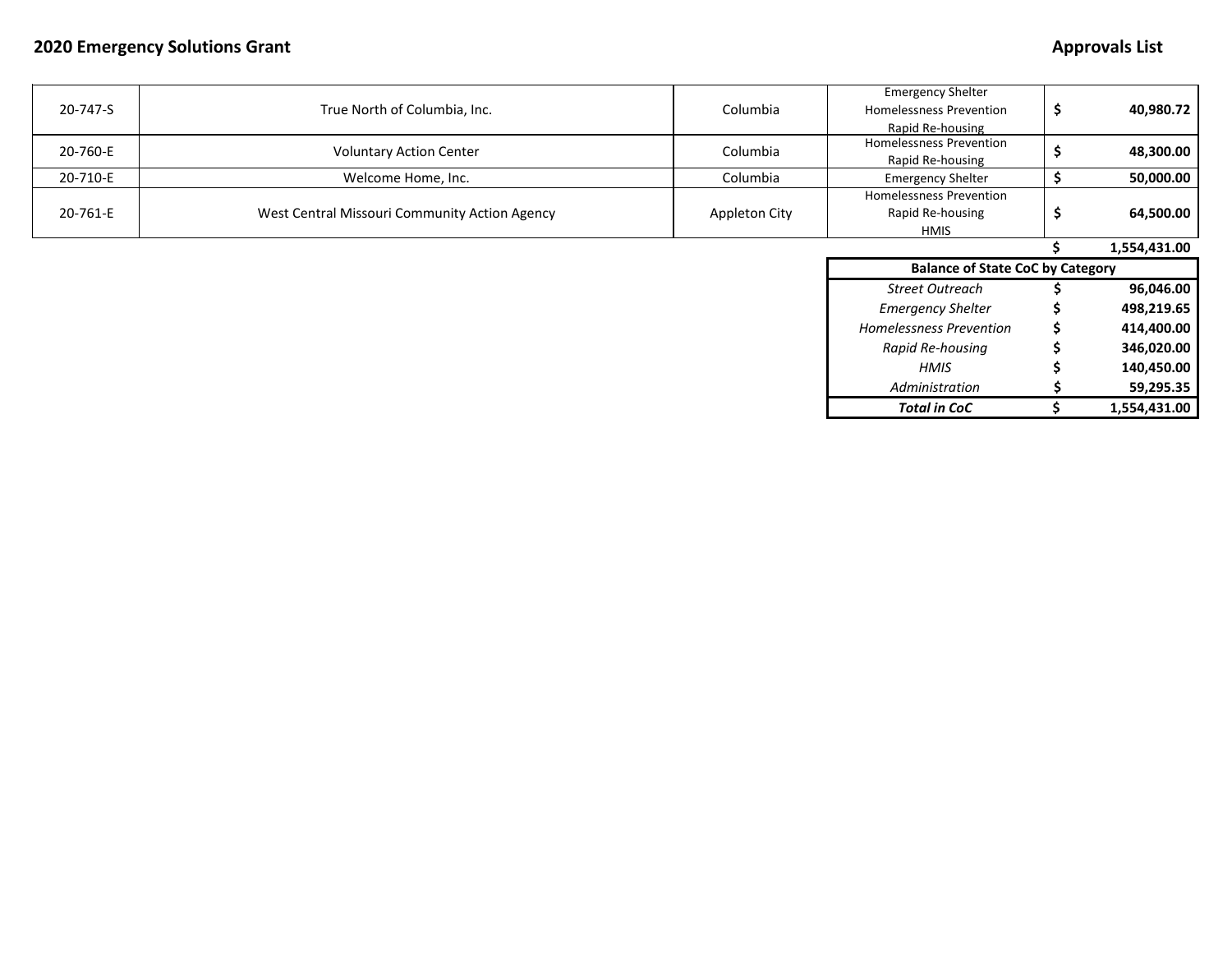*Joplin/Jasper, Newton Counties Continuum of Care*

| <b>Grant Number</b> | <b>Agency Name</b>                                | <b>Agency City</b> | <b>Program Component</b>       | <b>Total Award</b> |
|---------------------|---------------------------------------------------|--------------------|--------------------------------|--------------------|
| 20-708-E            | Catholic Charities of Southern Missouri, Inc.,    | Springfield        | <b>Homelessness Prevention</b> | 100,000.00         |
| 20-721-E            | Children's Haven of Southwest Missouri, Inc.      | Joplin             | <b>Emergency Shelter</b>       | 50,000.00          |
| 20-711-E            | Economic Security Corporation of Southwest Area   | Joplin             | <b>Emergency Shelter</b>       | 21,000.00          |
| 20-702-E            | Family Self-Help Center, Inc. dba Lafayette House |                    | <b>Emergency Shelter</b>       |                    |
|                     |                                                   | Joplin             | <b>HMIS</b>                    | 33,833.00          |
| 20-774-E            | Institute for Community Alliances                 | Sedalia            | <b>HMIS</b>                    | 16,275.00          |
| 20-700-E            | The Salvation Army                                | Joplin             | Rapid Re-housing               | 43,476.00          |
|                     |                                                   |                    |                                | 264,584.00         |

| <b>Joplin CoC by Category</b>  |  |            |  |  |  |
|--------------------------------|--|------------|--|--|--|
| <b>Street Outreach</b>         |  |            |  |  |  |
| <b>Emergency Shelter</b>       |  | 100,422.00 |  |  |  |
| <b>Homelessness Prevention</b> |  | 95,000.00  |  |  |  |
| Rapid Re-housing               |  | 41,454.00  |  |  |  |
| HMIS                           |  | 17,300.00  |  |  |  |
| Administration                 |  | 10,408.00  |  |  |  |
| <b>Total in CoC</b>            |  | 264,584.00 |  |  |  |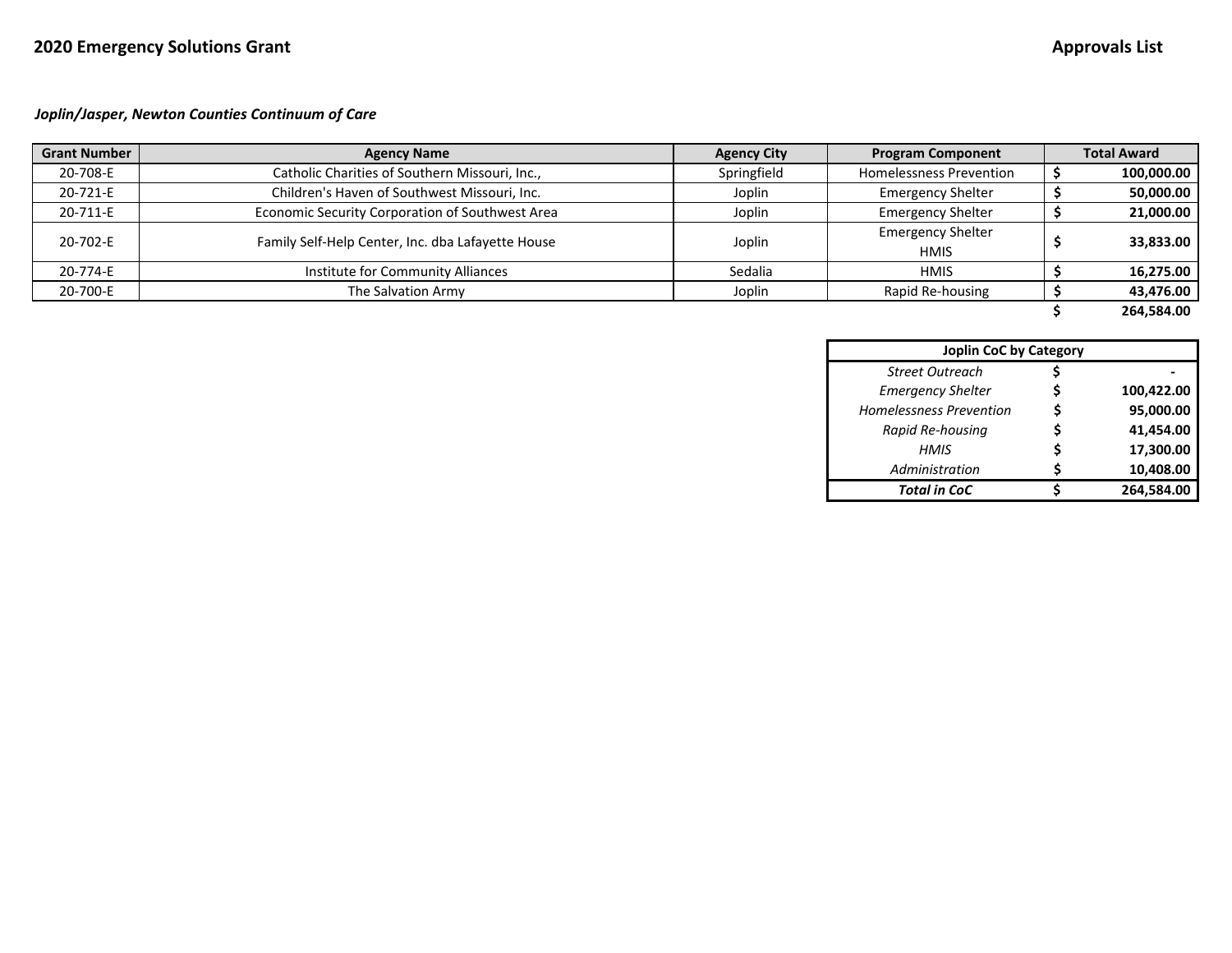# **2020 Emergency Solutions Grant Approvals List**

## *Kansas City/Independence/Lee's Summit/Jackson and Wyandotte Counties Continuum of Care*

| <b>Grant Number</b> | <b>Agency Name</b>                                          | <b>Agency City</b> | <b>Program Component</b>                                   | <b>Total Award</b> |
|---------------------|-------------------------------------------------------------|--------------------|------------------------------------------------------------|--------------------|
| 20-757-E            | <b>Community LINC</b>                                       | <b>Kansas City</b> | Rapid Rehousing                                            | 37,500.00          |
| 20-751-E            | Community Services League of Jackson County                 | Independence       | <b>Homelessness Prevention</b>                             | 37,406.00          |
| 20-752-E            | Hope House, Inc.                                            | Lee's Summit       | <b>Emergency Shelter</b>                                   | 31,132.00          |
| 20-740-E            | Metropolitan Lutheran Ministry                              | Kansas City        | Rapid Rehousing                                            | 39,375.00          |
| 20-719-E            | Mid-America Regional Council Community Services Corporation | <b>Kansas City</b> | <b>HMIS</b>                                                | 25,000.00          |
| 20-763-E            | reStart, Inc.                                               | Kansas City        | <b>Emergency Shelter</b>                                   | 26,250.00          |
| 20-734-S            | Rose Brooks Center, Inc.                                    | <b>Kansas City</b> | <b>Emergency Shelter</b><br>Rapid Rehousing<br><b>HMIS</b> | \$<br>37,301.00    |
| 20-730-E            | Synergy Services, Inc.                                      | Parkville          | Street Outreach                                            | 30,000.00          |
| 20-749-S            | The Salvation Army                                          | Independence       | <b>Emergency Shelter</b>                                   | 33,693.00          |
|                     |                                                             |                    |                                                            | 297.657.00         |

| <b>Kansas City CoC by Category</b> |   |            |  |  |  |
|------------------------------------|---|------------|--|--|--|
| <b>Street Outreach</b>             |   | 30,000.00  |  |  |  |
| <b>Emergency Shelter</b>           | S | 112,153.00 |  |  |  |
| <b>Homelessness Prevention</b>     | Ś | 35,625.00  |  |  |  |
| Rapid Re-housing                   |   | 84,500.00  |  |  |  |
| HMIS                               | Ś | 29,000.00  |  |  |  |
| Administration                     | S | 6,379.00   |  |  |  |
| <b>Total in CoC</b>                |   | 297,657.00 |  |  |  |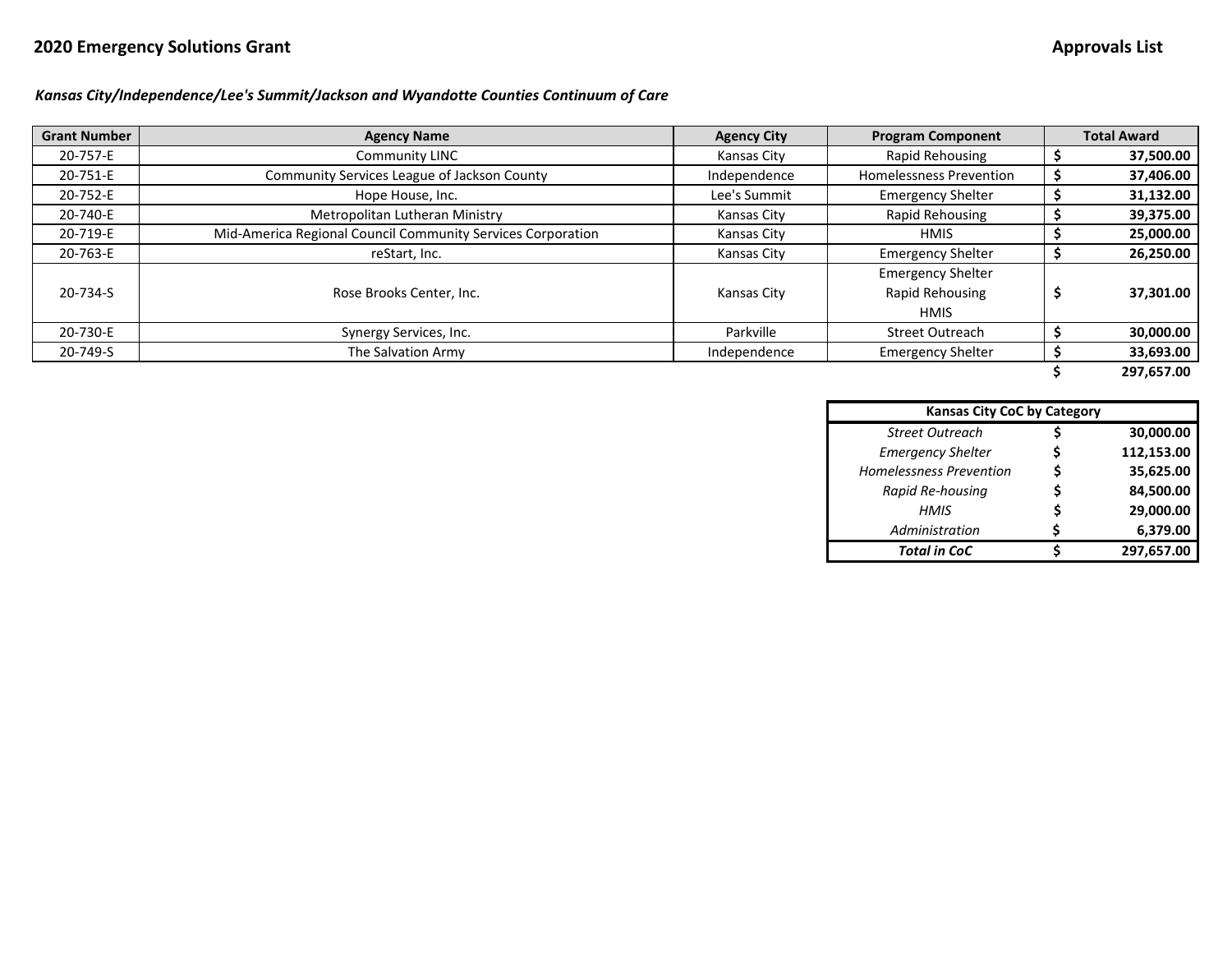## *Springfield/Greene, Christian, Webster Counties Continuum of Care*

| <b>Grant Number</b> | <b>Agency Name</b>                                 | <b>Agency City</b> | <b>Program Component</b>       | <b>Total Award</b> |
|---------------------|----------------------------------------------------|--------------------|--------------------------------|--------------------|
| 20-707-E            | Catholic Charities of Southern Missouri, Inc.      | Springfield        | <b>Homelessness Prevention</b> | 42,619.00          |
| 20-733-E            | Council of Churches of the Ozarks                  | Springfield        | <b>Emergency Shelter</b>       | 33,600.00          |
| 20-724-E            | Great Circle                                       | Springfield        | Rapid Rehousing                | 20,880.00          |
| 20-764-S            | Isabel's House, Crisis Nursery of the Ozarks, Inc. | Springfield        | <b>Emergency Shelter</b>       | 45,000.00          |
| 20-758-E            | Springfield Victory Mission                        | Springfield        | <b>Emergency Shelter</b>       | 35,000.00          |
| 20-772-E            | Institute for Community Alliances                  | Sedalia            | <b>HMIS</b>                    | 21,339.00          |
|                     |                                                    |                    |                                | 198,438.00         |

|                                | <b>Springfield CoC by Category</b> |            |  |  |  |  |
|--------------------------------|------------------------------------|------------|--|--|--|--|
| <b>Street Outreach</b>         |                                    |            |  |  |  |  |
| <b>Emergency Shelter</b>       | S                                  | 113,600.00 |  |  |  |  |
| <b>Homelessness Prevention</b> |                                    | 40.619.00  |  |  |  |  |
| Rapid Re-housing               |                                    | 20,880.00  |  |  |  |  |
| HMIS                           |                                    | 20,323.00  |  |  |  |  |
| Administration                 |                                    | 3,016.00   |  |  |  |  |
| <b>Total in CoC</b>            |                                    | 198,438.00 |  |  |  |  |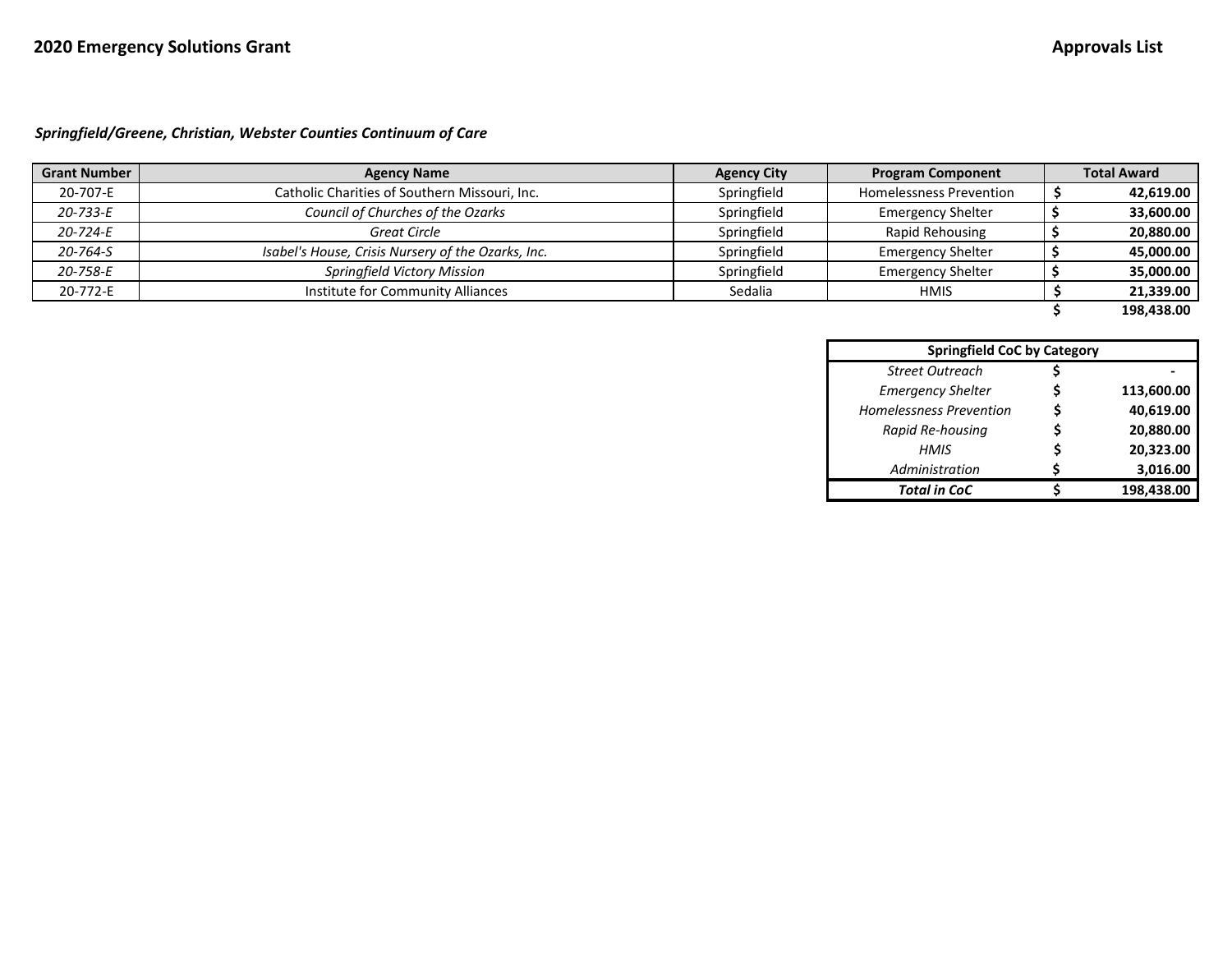#### *St. Charles, Lincoln, Warren Counties Continuum of Care*

| <b>Grant Number</b> | <b>Agency Name</b>                      | <b>Agency City</b> | <b>Program Component</b> | <b>Total Award</b> |
|---------------------|-----------------------------------------|--------------------|--------------------------|--------------------|
| 20-769-E            | Community Council of St. Charles County | St. Charles        | <b>HMIS</b>              | 41,000.00          |
| 20-705-E            | Our Lady's Inn                          | Defiance           | <b>Emergency Shelter</b> | 43,000.00          |
| 20-717-E            | Sts. Joachim and Ann Care Service       | St. Charles        | <b>Street Outreach</b>   |                    |
|                     |                                         |                    | Rapid Re-housing         | 91,000.00          |
| 20-717-S            | Sts. Joachim and Ann Care Service       | St. Charles        | <b>Street Outreach</b>   | 9,000.00           |
| 20-742-E            | Youth In Need                           | St. Charles        | <b>Emergency Shelter</b> | 47.511.00          |
|                     |                                         |                    |                          | 231.511.00         |

| <b>St. Charles CoC by Category</b> |   |            |  |  |  |  |
|------------------------------------|---|------------|--|--|--|--|
| <b>Street Outreach</b>             |   | 60,000.00  |  |  |  |  |
| <b>Emergency Shelter</b>           |   | 90,511.00  |  |  |  |  |
| <b>Homelessness Prevention</b>     |   |            |  |  |  |  |
| Rapid Re-housing                   |   | 35,000.00  |  |  |  |  |
| HMIS                               |   | 41,000.00  |  |  |  |  |
| Administration                     | S | 5,000.00   |  |  |  |  |
| <b>Total in CoC</b>                |   | 231,511.00 |  |  |  |  |

## *St. Joseph/Andrew, Buchanan, DeKalb Counties Continuum of Care*

| <b>Grant Number</b> | <b>Agency Name</b>                                          | <b>Agency City</b> | <b>Program Component</b>   | <b>Total Award</b> |
|---------------------|-------------------------------------------------------------|--------------------|----------------------------|--------------------|
| 20-753-E            | <b>Community Missions Corporation</b>                       | St. Joseph         | Street Outreach            | 50,000.00          |
| 20-716-S            | Hillcrest Transitional Housing of Mid-America, Inc.         | St. Joseph         | Rapid Re-housing           | 6,012.50           |
| 20-754-E            | Interfaith Community Services, Inc. dba InterServ           | St. Joseph         | Rapid Re-housing           | 50,000.00          |
| 20-768-E            | Mid America Assistance Coalition, Inc.                      | Kansas City        | <b>HMIS</b>                | 17,000.00          |
| 20-755-E            | The Salvation Army                                          | St. Joseph         | <b>Emergency Shelter</b>   | 50,000.00          |
| 20-743-E            | Young Women's Christian Association of St. Joseph, Missouri | St. Joseph         | <b>Emergency Shelter</b>   | 41,962.00          |
|                     |                                                             |                    |                            |                    |
|                     |                                                             |                    |                            | 214,974.50         |
|                     |                                                             |                    | St. Joseph CoC by Category |                    |
|                     |                                                             |                    | <b>Street Outreach</b>     | 47,500.00          |
|                     |                                                             |                    | <b>Emergency Shelter</b>   | 91,962.00          |
|                     |                                                             |                    | Homelessness Prevention    | 6,012.50           |
|                     |                                                             |                    | Rapid Re-housing           | 47,500.00          |
|                     |                                                             |                    | HMIS                       | 17,000.00          |
|                     |                                                             |                    | Administration             | 5,000.00           |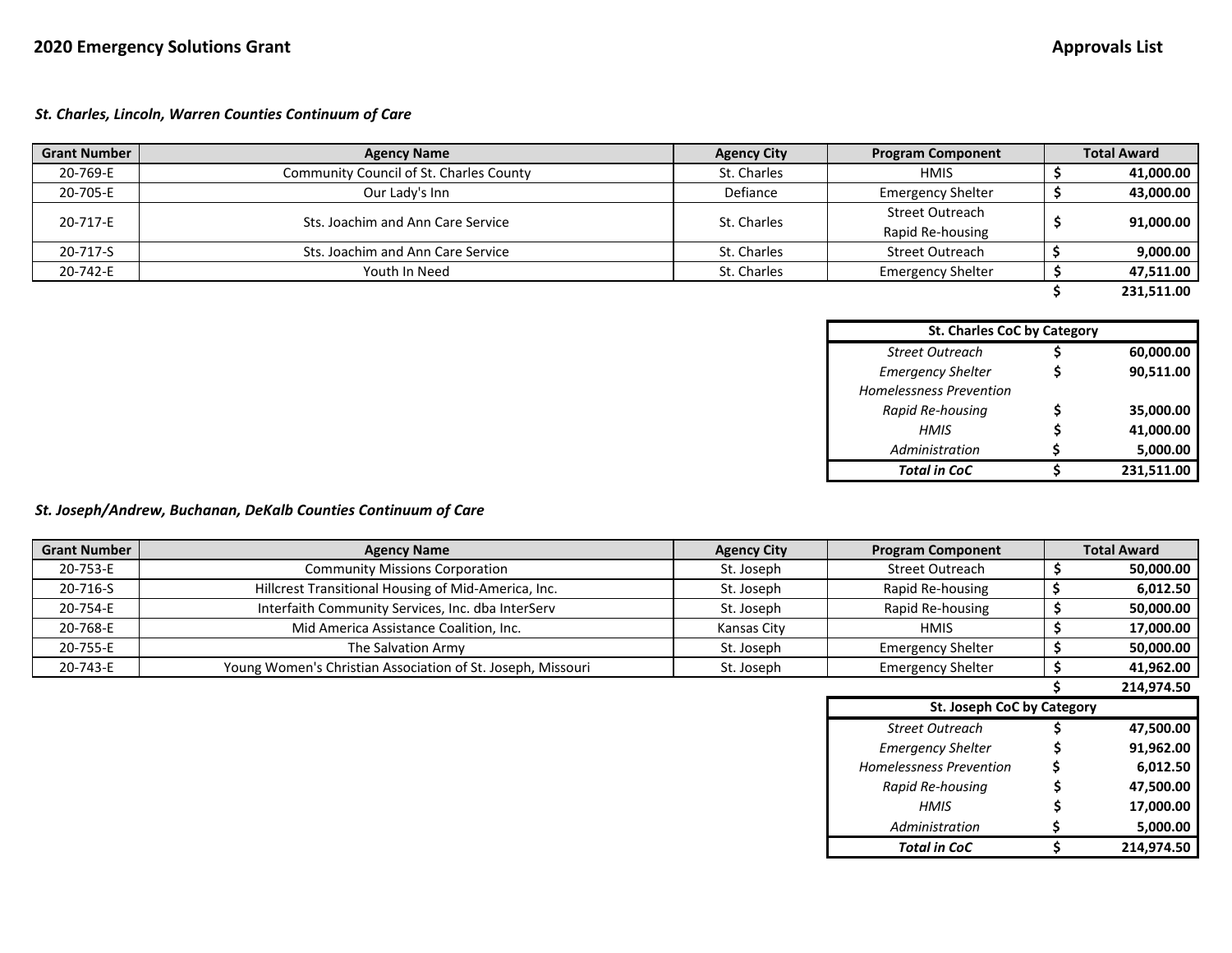#### *St. Louis City Continuum of Care*

| <b>Grant Number</b> | <b>Agency Name</b>                         | <b>Agency City</b> | <b>Program Component</b>       | <b>Total Award</b> |
|---------------------|--------------------------------------------|--------------------|--------------------------------|--------------------|
| 20-736-E            | ArchCity Defenders, Inc.                   | St. Louis          | Rapid Re-housing               | 50,000.00          |
| 20-738-E            | <b>Employment Connection</b>               | St. Louis          | Rapid Re-housing               | 50,000.00          |
| 20-731-E            | Epworth Children and Family Services, Inc. | St. Louis          | <b>Street Outreach</b>         | 36,500.00          |
| 20-759-S            | <b>Healing Action Network</b>              | St. Louis          | <b>Homelessness Prevention</b> | 36,218.50          |
| 20-773-E            | Institute for Community Alliances          | Sedalia            | <b>HMIS</b>                    | 41,475.00          |
| 20-728-E            | Interfaith Residence dba Doorways          | St. Louis          | <b>Homelessness Prevention</b> | 50,000.00          |
|                     |                                            |                    | Rapid Re-housing               |                    |
| 20-703-S            | Peter & Paul Community Services, Inc.      | St. Louis          | <b>Emergency Shelter</b>       | 50,000.00          |
|                     |                                            |                    |                                | 314.193.50         |

| St. Louis City CoC by Category |   |            |  |  |  |
|--------------------------------|---|------------|--|--|--|
| <b>Street Outreach</b>         |   | 36,500.00  |  |  |  |
| <b>Emergency Shelter</b>       |   | 47,500.00  |  |  |  |
| <b>Homelessness Prevention</b> | S | 62,033.50  |  |  |  |
| Rapid Re-housing               |   | 115,000.00 |  |  |  |
| HMIS                           |   | 39,500.00  |  |  |  |
| Administration                 |   | 13,660.00  |  |  |  |
| <b>Total in CoC</b>            |   | 314,193.50 |  |  |  |